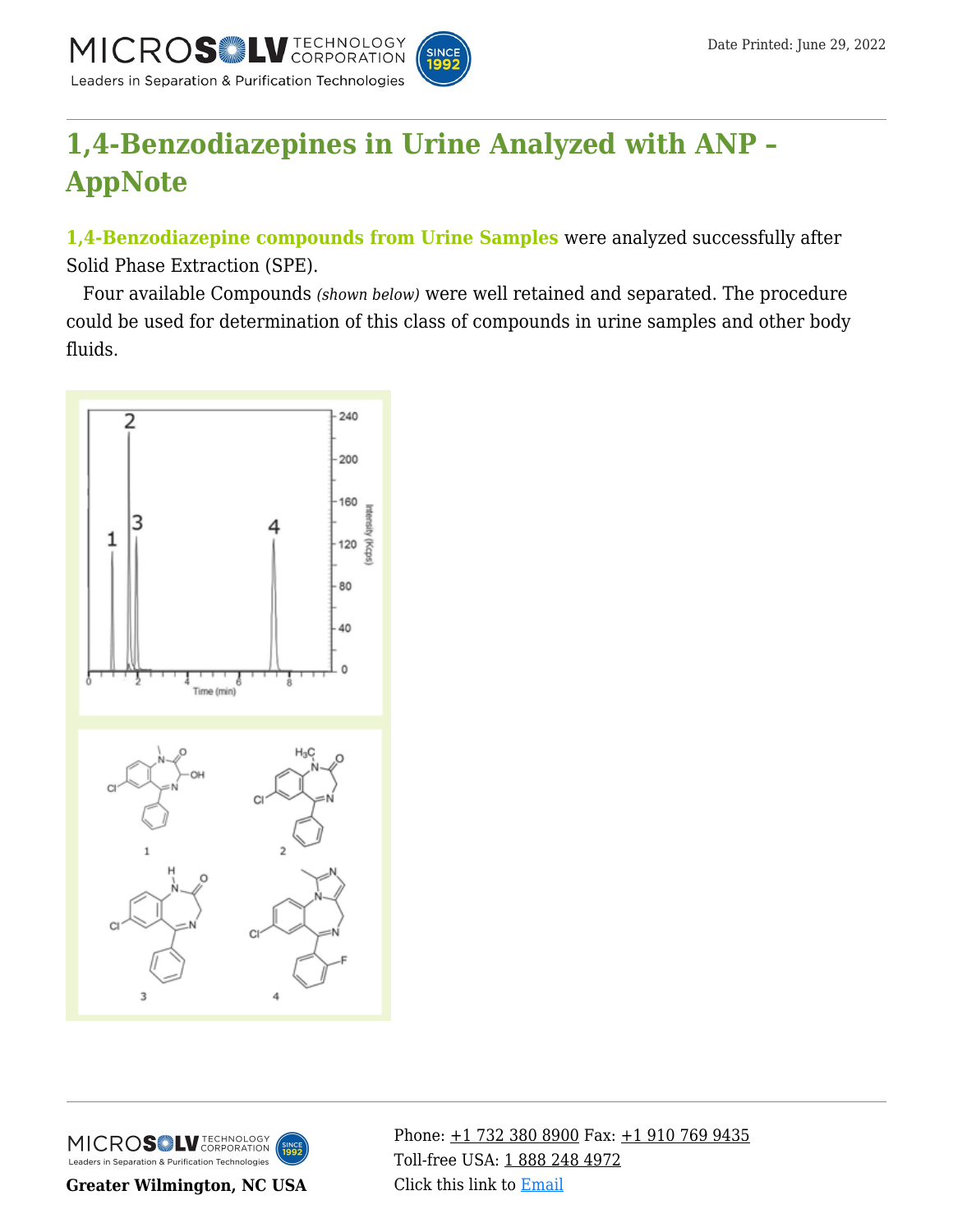

#### **Peaks:**

- 1. Temazepam 301.0739 m/z [M+H]+
	- 2. Diazepam 285.0790 [M+H]+
- 3. Nordiazepam 271.0633 [M+H]+
- 4. Midazolam 326.0855 [M+H]+

## **Method Conditions**

**Column:** Cogent Diamond Hydride 2.0™, 2.2µm, 120Å

**Catalog No.:** 70200-05P-2

**Dimensions:** 2.1 x 50mm

#### **Solvents:**

—-A: DI H20 / 0 .1% formic Acid *(v/v)*

—-B: Acetonitrile/ 0.1% formic Acid *(v/v)*

## **Gradient:**

| time           | %B |
|----------------|----|
| $\overline{0}$ | 85 |
| 6              | 70 |
| 7              | 20 |
| 9              | 20 |
| 10             | 85 |

**Injection vol.:** 1µL

**Flow rate:** 0.4 ml / minute

**Detection:** ESI – POS – Perkin Elmer AxION 2 TOF Mass Spectrometer

# **Samples:**

—*–Extraction method:* Spiked urine sample was loaded into SPE cartridge I (Clean Screen Xcel™ purchased from UCT Bristol, PA, USA) and eluted with 0.78mL of acetonitrile, 200µL of 2-propanol, 20µL of ammonia.

After the elution, the sample was dried under N2 gas and dissolved in  $100\mu$ L of  $50:50$ methanol / DI H2O / 0.1% formic acid.



**Greater Wilmington, NC USA**

Phone:  $\pm$ 1 732 380 8900 Fax:  $\pm$ 1 910 769 9435 Toll-free USA: [1 888 248 4972](#page--1-0) Click this link to [Email](https://www.mtc-usa.com/contact)